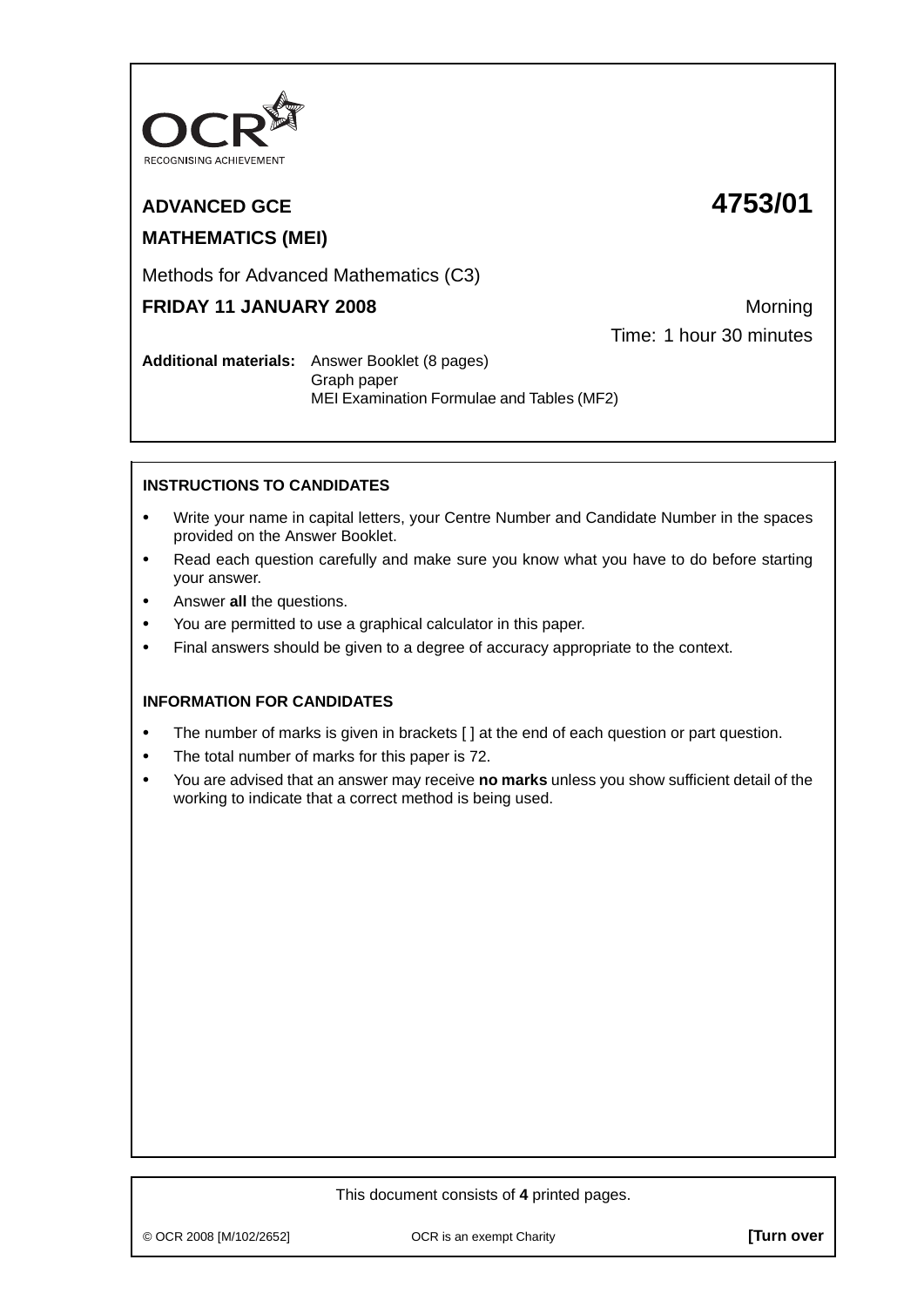#### **Section A** (36 marks)

- **1** Differentiate  $\sqrt[3]{1+6x^2}$ .  $[4]$
- **2** The functions  $f(x)$  and  $g(x)$  are defined for all real numbers *x* by

$$
f(x) = x^2
$$
,  $g(x) = x - 2$ .

- (i) Find the composite functions  $fg(x)$  and  $gf(x)$ . [3]
- (ii) Sketch the curves  $y = f(x)$ ,  $y = fg(x)$  and  $y = gf(x)$ , indicating clearly which is which. [2]
- **3** The profit £*P* made by a company in its *n*th year is modelled by the exponential function

$$
P=Ae^{bn}.
$$

In the first year (when  $n = 1$ ), the profit was £10 000. In the second year, the profit was £16 000.

- (i) Show that  $e^b = 1.6$ , and find *b* and *A*. [6]
- **(ii)** What does this model predict the profit to be in the 20th year? [2]
- **4** When the gas in a balloon is kept at a constant temperature, the pressure *P* in atmospheres and the volume  $V \text{ m}^3$  are related by the equation

$$
P=\frac{k}{V},
$$

where  $k$  is a constant. [This is known as Boyle's Law.]

When the volume is  $100 \text{ m}^3$ , the pressure is 5 atmospheres, and the volume is increasing at a rate of  $10 \,\mathrm{m}^3$  per second.

(i) Show that  $k = 500$ . [1]

(ii) Find 
$$
\frac{dP}{dV}
$$
 in terms of V. [2]

**(iii)** Find the rate at which the pressure is decreasing when  $V = 100$ . [4]

**5 (i)** Verify the following statement:

$$
2p - 1
$$
 is a prime number for all prime numbers *p* less than 11'. [2]

(ii) Calculate  $23 \times 89$ , and hence disprove this statement:

$$
2p - 1
$$
 is a prime number for all prime numbers  $p$ ′. [2]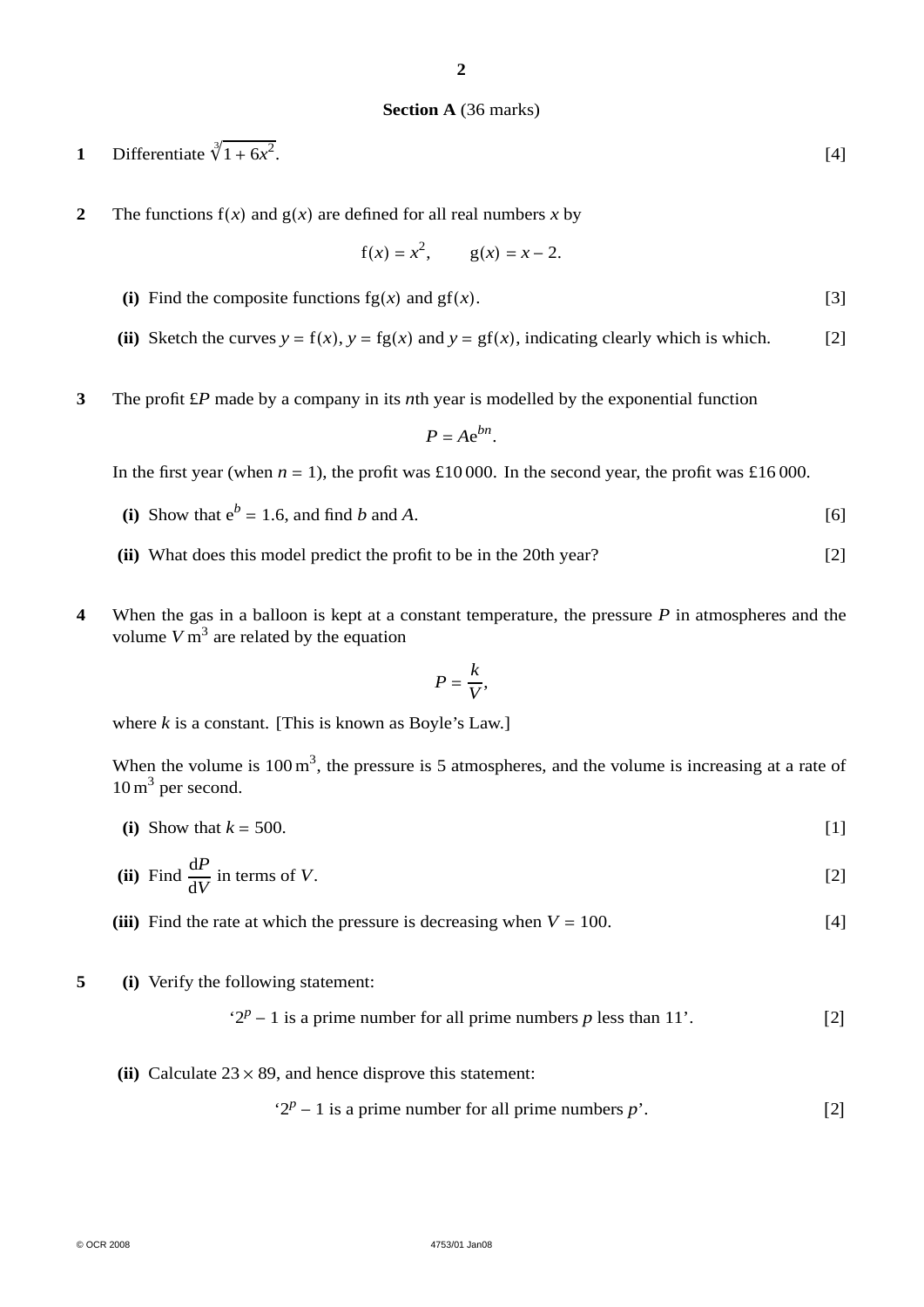**6** Fig. 6 shows the curve  $e^{2y} = x^2 + y$ .





(i) Show that 
$$
\frac{dy}{dx} = \frac{2x}{2e^{2y} - 1}
$$
.

**(ii)** Hence find to 3 significant figures the coordinates of the point P, shown in Fig. 6, where the curve has infinite gradient. [4] has infinite gradient.

#### **Section B** (36 marks)

- **7** A curve is defined by the equation  $y = 2x \ln(1 + x)$ .
	- (i) Find  $\frac{dy}{dx}$  and hence verify that the origin is a stationary point of the curve. [4]
	- (ii) Find  $\frac{d^2y}{dx^2}$ , and use this to verify that the origin is a minimum point. [5]
	- (iii) Using the substitution  $u = 1 + x$ , show that  $\int \frac{x^2}{1 + x} dx = \int (u 2 + \frac{1}{u}) dx$  $\frac{1}{u}$  d*u*.

Hence evaluate 
$$
\int_0^1 \frac{x^2}{1+x} dx
$$
, giving your answer in an exact form. [6]

 $(iv)$  Using integration by parts and your answer to part  $(iii)$ , evaluate 1  $2x \ln(1+x) dx.$  [4]